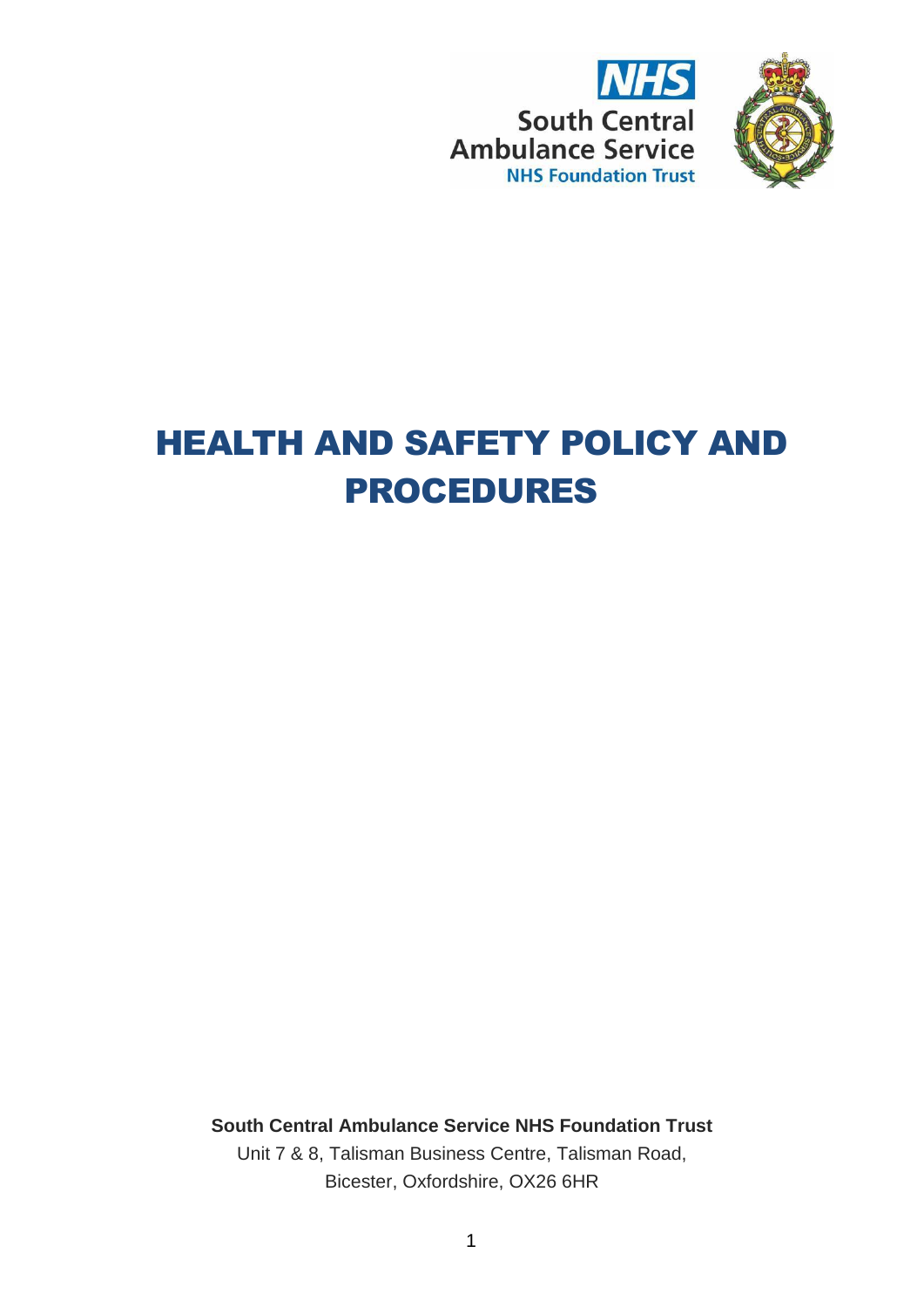# TABLE OF CONTENTS

| 1.  |                                                             |
|-----|-------------------------------------------------------------|
| 2.  |                                                             |
| 3.  |                                                             |
| 4.  |                                                             |
| 5.  |                                                             |
| 6   |                                                             |
| 7.  |                                                             |
| 8.  |                                                             |
| 9.  |                                                             |
| 10. |                                                             |
| 11. |                                                             |
| 12. |                                                             |
| 13. |                                                             |
| 14. |                                                             |
| 15. |                                                             |
| 16. |                                                             |
| 17. |                                                             |
| 18. |                                                             |
| 19. | Appendix 4: Equality impact assessment - Full assessment 16 |
| 20. |                                                             |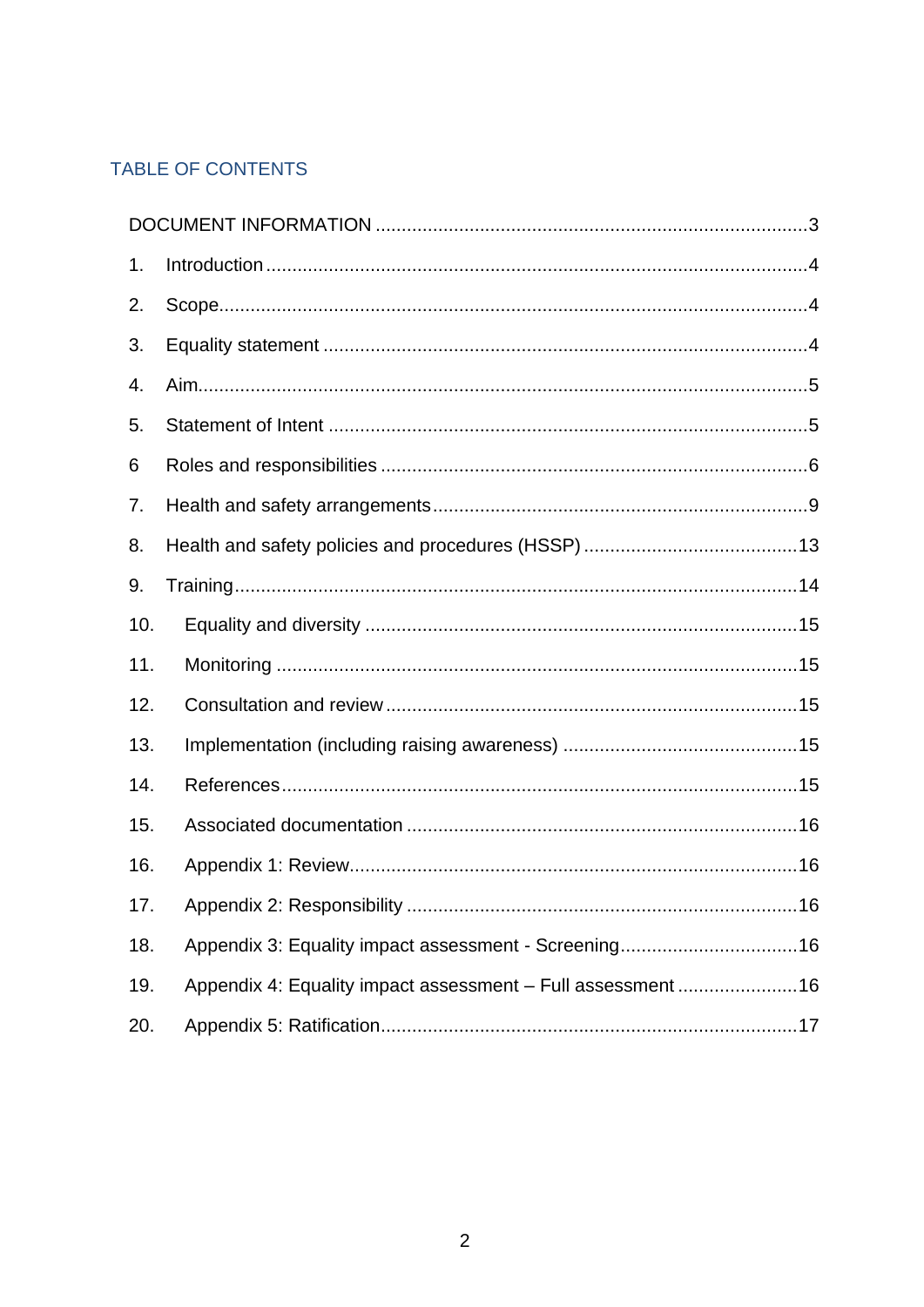# <span id="page-2-0"></span>**DOCUMENT INFORMATION**

**Author:** John Dunn, Head of Risk and Security.

**Ratifying committee/group:** Health, Safety and Risk Group.

**Date of ratification:** 26/5/2021.

**Date of issue:** June 2021.

**Review date**: May 2022.

**Version:** 18.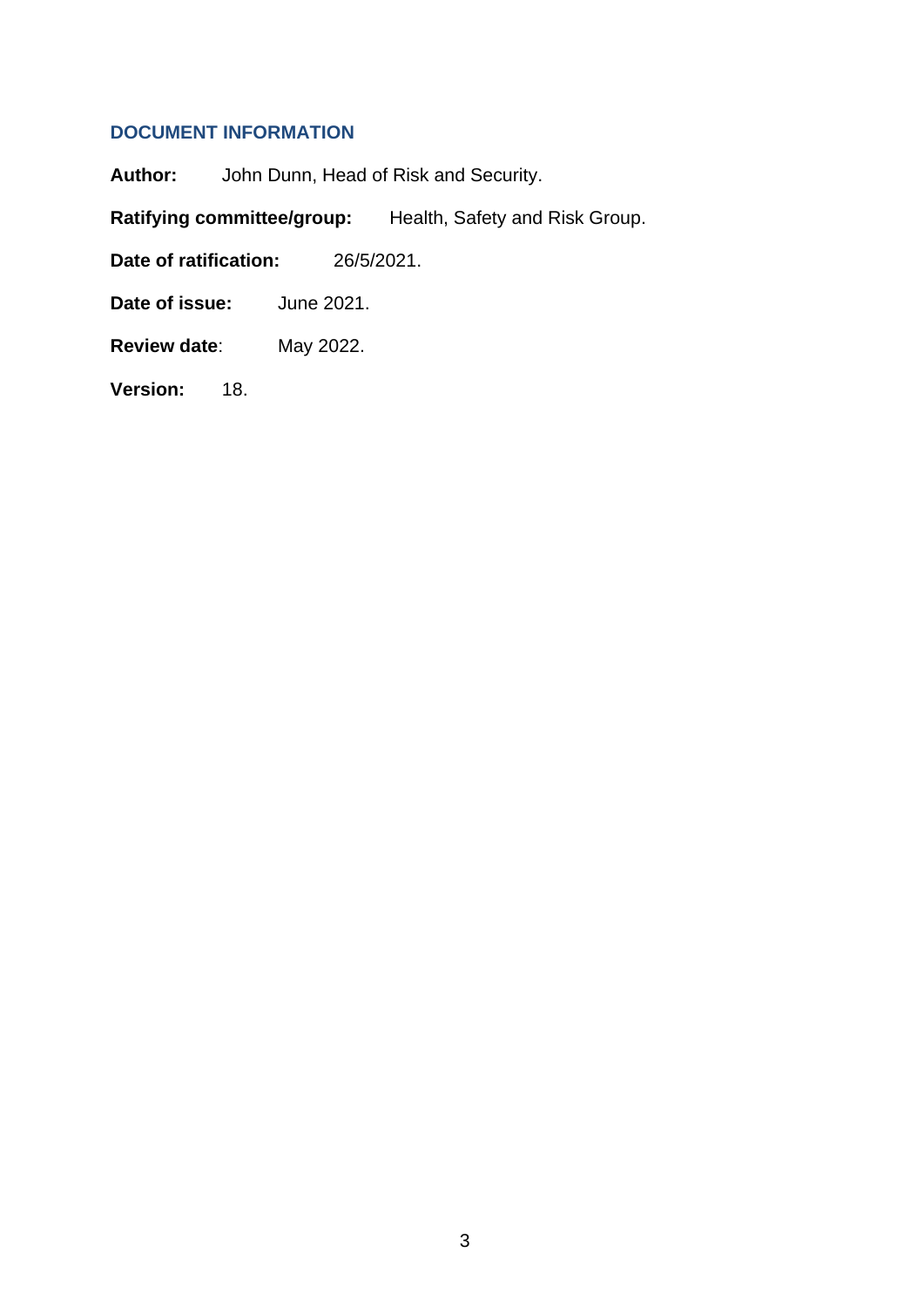# <span id="page-3-0"></span>**1. Introduction**

- 1.1 The South Central Ambulance Service NHS Foundation Trust recognises its duty to comply with the Health and Safety at Work Act (HSWA) 1974 and all subordinate regulations. Therefore, the Trust is committed to ensuring, so far as is reasonably practicable, the health, safety and welfare of all of its employees, including those who work on behalf of the Trust.
- 1.2 Under the Health and Safety at Work Etc Act 1974 the Trust is required to have a Health and safety policy that contains:
	- A General statement of intent (specifying objectives)
	- Organisation (people and their duties)
	- Arrangements (systems and procedures).

Therefore, this policy has been set out to include each of the above and assist the Trust to fulfil this statutory duty.

#### <span id="page-3-1"></span>**2. Scope**

2.1 This policy applies to every department within the Trust and to all who work either for or on behalf of the Trust, including Community First Responders, contract workers, temporary workers and bank staff and those who work on an honorary basis.

#### <span id="page-3-2"></span>**3. Equality statement**

- 3.1 The Trust is committed to promoting positive measures that eliminate all forms of unlawful or unfair discrimination on the grounds of age, marriage and civil partnership, disability, race, gender, religion/belief, sexual orientation, gender reassignment and pregnancy/maternity or any other basis not justified by law or relevant to the requirements of the post. The Trust will therefore take every possible step to ensure that this procedure is applied fairly to all employees regardless of the afore mentioned protected characteristics, whether full or part time or employed under a permanent or a fixed term contract or any other irrelevant factor.
- 3.2 By committing to a policy encouraging equality of opportunity and diversity, the Trust values differences between members of the community and within its existing workforce, and actively seeks to benefit from their differing skills, knowledge, and experiences in order to provide an exemplary healthcare service. The Trust is committed to promoting equality and diversity best practice both within the workforce and in any other area where it has influence.
- 3.3 Where there are barriers to understanding; for example, an employee has difficulty in reading or writing, or where English is not their first language, additional support will be put in place wherever necessary to ensure that the process to be followed is understood and that the employee is not disadvantaged at any stage in the procedure. Further information on the support available can be sought from the HR Department.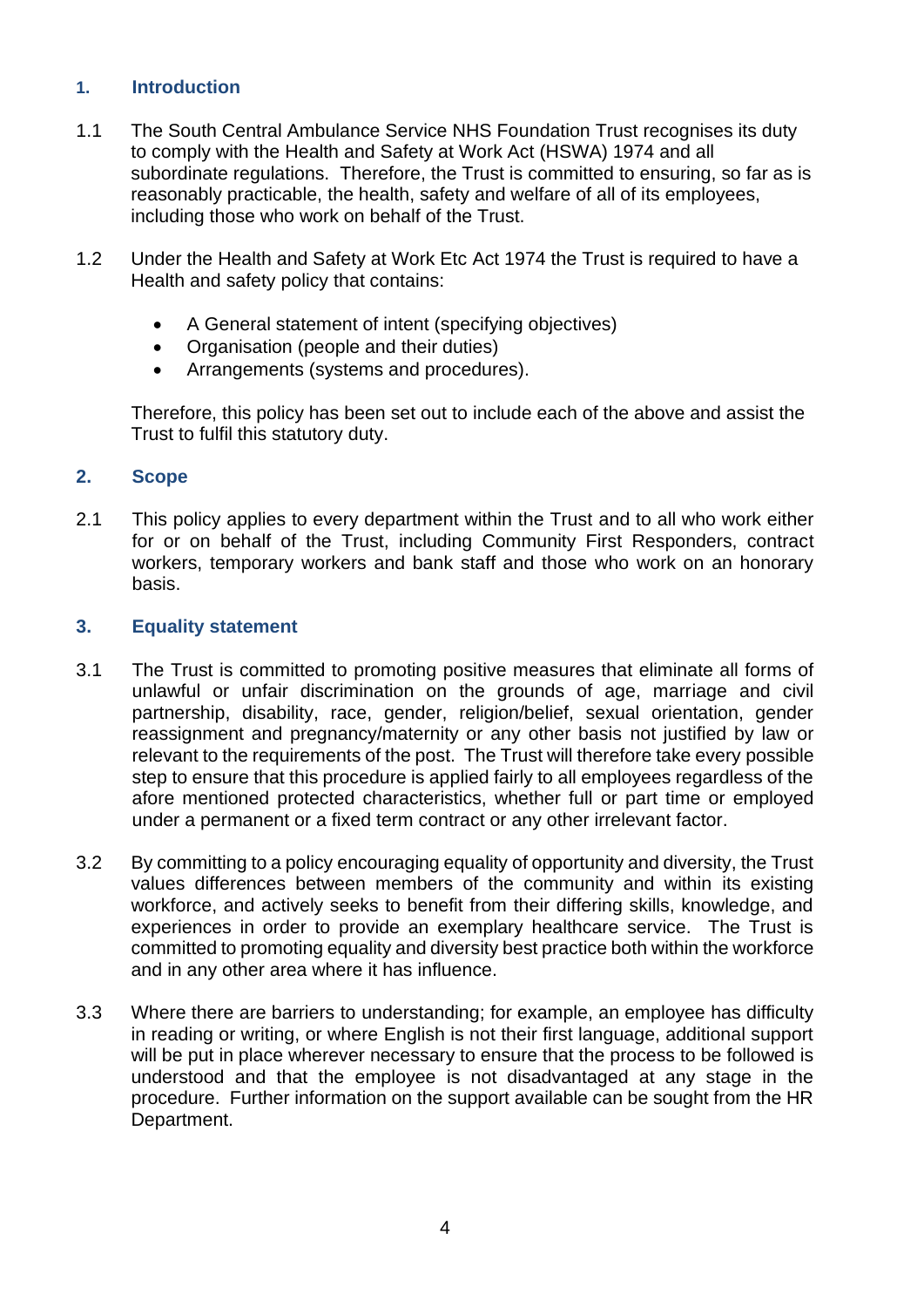# <span id="page-4-0"></span>**4. Aim**

- 4.1 The aim of this policy is to set out the arrangements the Trust has for the management of health and safety and to ensure that the Trust has a policy which contains:
	- A General statement of intent (specifying objectives)
	- Organisation (people and their duties)
	- Arrangements (systems and procedures).

### <span id="page-4-1"></span>**5. Statement of Intent**

South Central Ambulance Service NHS Foundation Trust recognises and is fully committed to meeting its responsibilities under the Health and Safety at Work etc. Act 1974, the Management of Health and Safety at Work Regulations 1999, and all other current and future associated legislation.

The Trust will comply with its duties under the above legislation, and ensure, so far as is reasonably practicable, the health, safety and welfare at work of all employees, in particular it will ensure:

- the provision of safe plant, equipment and systems of work
- the safe use, handling, storage and transport of articles and substances
- the provision of any required information, instruction, training and supervision
- a safe place of work, including vehicles, with safe access and egress
- a safe working environment with adequate welfare facilities
- the provision of health surveillance where necessary
- risk assessments are undertaken in all areas of work, significant findings are documented and such information is freely available
- the appointment of competent personnel to secure compliance with statutory duties and to undertake reviews of policy as necessary.

The Chief Executive and Board of Directors have the prime responsibility for health and safety within the Trust. The Trust is bound by any acts and/or omissions of the Chief Executive, any Executive Director or Manager, giving rise to legal liability, provided that such acts and/or omissions arise out of and in the course of Trust business.

The Trust has designated the Director of Patient Care and Service Transformation, who is accountable to the Chief Executive, as the 'competent person' as required by Regulation 7 of the Management of Health and Safety at Work Regulations 1999 to assist in meeting the requirements of relevant health and safety legislation.

Specific duties include:

- ensuring that workplace health, safety and welfare procedures are constantly reviewed
- to liaise with the Health and Safety Executive (HSE) where necessary
- to keep the Trust and its Board of Directors abreast of new legislation, EU Directives, Regulations, Approved codes of practice (ACOPs) and British Standards, in order to ensure on-going compliance with the law.

In order to comply with its statutory and common law duties, the Trust has arranged insurance against liability for death, injury and/or disease suffered by any of its employees arising out of and in the course of employment, if caused by negligence and/or breach of statutory duty on the part of the Trust. Employers' Liability cover is currently obtained through the NHS Resolution's Risk Pooling Scheme for Trusts (RPST) in accordance with national guidelines.

Trust employees agree, as part of their contract of employment, to comply with their individual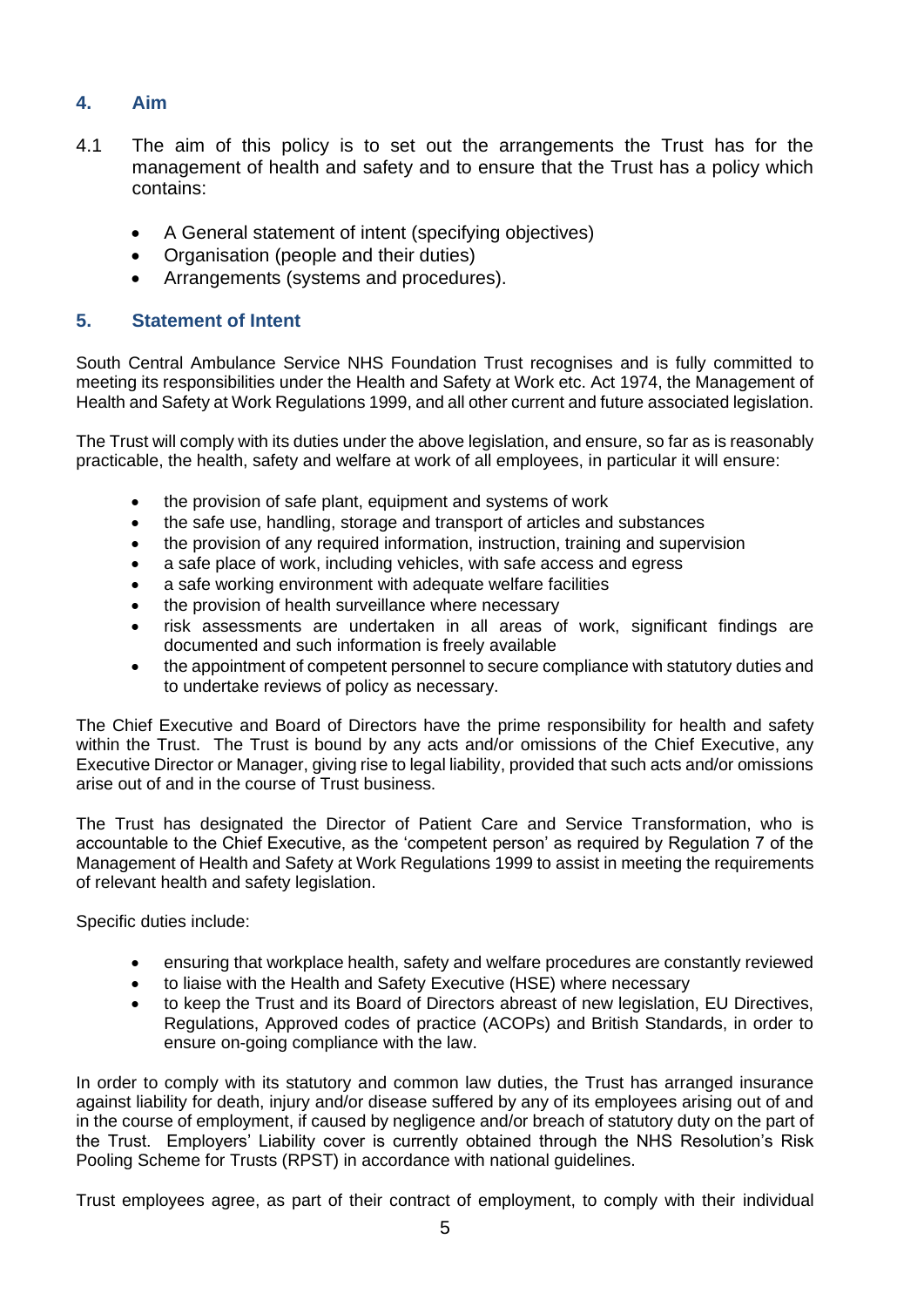duties under both the Health and Safety at Work etc. Act 1974 and the Management of Health and Safety at Work Regulations 1999 and will co-operate with the Trust as their employer to ensure all statutory duties under the Act are met. Failure, by an employee, to comply with health and safety duties, regulations, policy or procedures, may result in disciplinary action. Any serious breach or repeated breaches of health and safety will be treated as "Gross Misconduct" and may result in immediate suspension pending summary dismissal in accordance with the Trust's Disciplinary Procedures.

In accordance with the Reporting of Injuries Diseases and Dangerous Occurrences Regulations 2013 (RIDDOR), the Trust has instituted a system for the reporting of accidents, diseases and dangerous occurrences to the HSE, in addition to its statutory duty to provide a system for the reporting of accidents and incidents.

Therefore, the Trust has in place an incident reporting system, which ensures that incidents and risks will be appropriately investigated and control measures implemented to minimise the likelihood and or severity of future occurrences. The Board wishes to encourage pro- active reporting of incidents and untoward events, by staff, in a 'fair blame' environment.

This Policy has been prepared in compliance with Section 2(3) of the Health and Safety at Work etc. Act 1974 and binds all Directors, Managers and Employees in the interests of health, safety and welfare. We expect that all contractors and visitors working on or visiting Trust premises will comply with this policy and the associated health and safety policies.

Signed: Date: May 2021

Will Hancock Chief Executive

#### <span id="page-5-0"></span>**6 Roles and responsibilities**

#### **6.1 Trust Board**

- 6.1.1 The Trust Board will ensure that there are suitable and sufficient arrangements and adequate resources for the effective implementation of this and other associated health and safety policies.
- 6.1.2 It will also ensure that there are suitable and sufficient arrangements for the management of health and safety and the identification, assessment and management and control of risks to patients, staff, the general public (anyone affected by the activities of the Trust), Community First Responders, Contractors, Agency Staff and Bank Staff.

#### **6.2 Chief Executive**

- 6.2.1 The Chief Executive has overall accountability for ensuring that the Trust fulfils its legal responsibilities, and that the policy objectives are achieved and that effective machinery is in place for the achievement of the policies concerned with health, safety, welfare and environmental protection.
- 6.2.2 The Chief Executive is also responsible for ensuring that:
	- Trust policies are reviewed as appropriate in order to secure continuing compliance with existing policies, current legislation and any changes in the law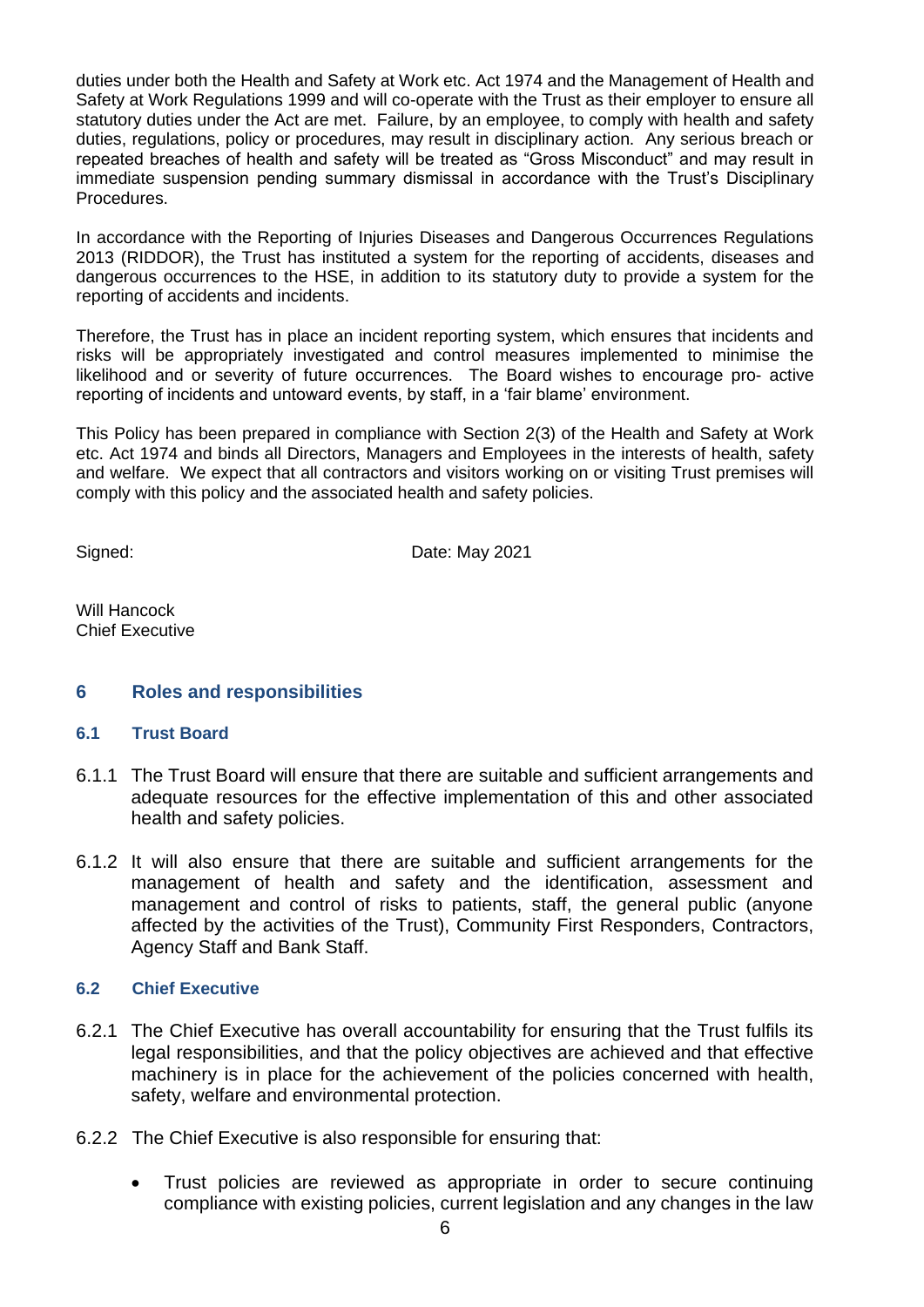- the allocation of the resources necessary to maintain sound and efficient health and safety arrangements
- the effective implementation of this policy within the Trust and for ensuring that there are suitable and sufficient arrangements for the identification, assessment and management and control of the risks.

# **6.3 Executive Directors**

- 6.3.1 Executive Directors are responsible for the effective implementation of this policy within their directorates and for ensuring that there are adequate resources available to fulfil the requirements of this policy.
- 6.3.2 They are also responsible for the provision, application and monitoring of Health and Safety policies and procedures within their Directorate. They will ensure that all arrangements for the health and safety of staff, employed within their Directorate, are made known, maintained and reviewed whenever there is a change of operation, equipment or process.

# **6.4 Director of Patient Care and Service Transformation**

- 6.4.1 The Director of Patient Care and Service Transformation is directly accountable to the Chief Executive and will advise and assist the Trust Board in fulfilling its duties under the relevant statutory legislation. In particular, the Director of Patient Care and Service Transformation is responsible for:
	- ensuring that workplace health, safety and welfare procedures are constantly reviewed
	- ensuring that there are arrangements for liaising with the Health and Safety Executive (HSE)
	- ensuring that the Trust Board are kept abreast of relevant new legislation, European Union Directives, Regulations, Approved Code of Practices (ACOPs) and British Standards, in order to ensure on-going compliance with the law
	- keeping and maintaining a Corporate Risk Register.

#### **6.5 Departmental Managers**

6.5.1 Departmental Managers are accountable to their Director for implementing the Trust's Health and Safety Policy and Procedures, encouraging and assisting in developing safety procedures and ensuring that established rules and safe working practices are adhered to. They are responsible for monitoring health and safety within their premises of authority, providing leadership and promoting responsible attitudes towards health and safety.

#### **6.6 All Managers**

- 6.6.1 All managers will:
	- a. Ensure that each new employee is given induction training, which includes health and safety, precautions, procedures, safe methods of working and codes of practice appropriate to their specific jobs. All new employees will be shown the location of first aid boxes, fire procedures, fire exits and fire-fighting equipment.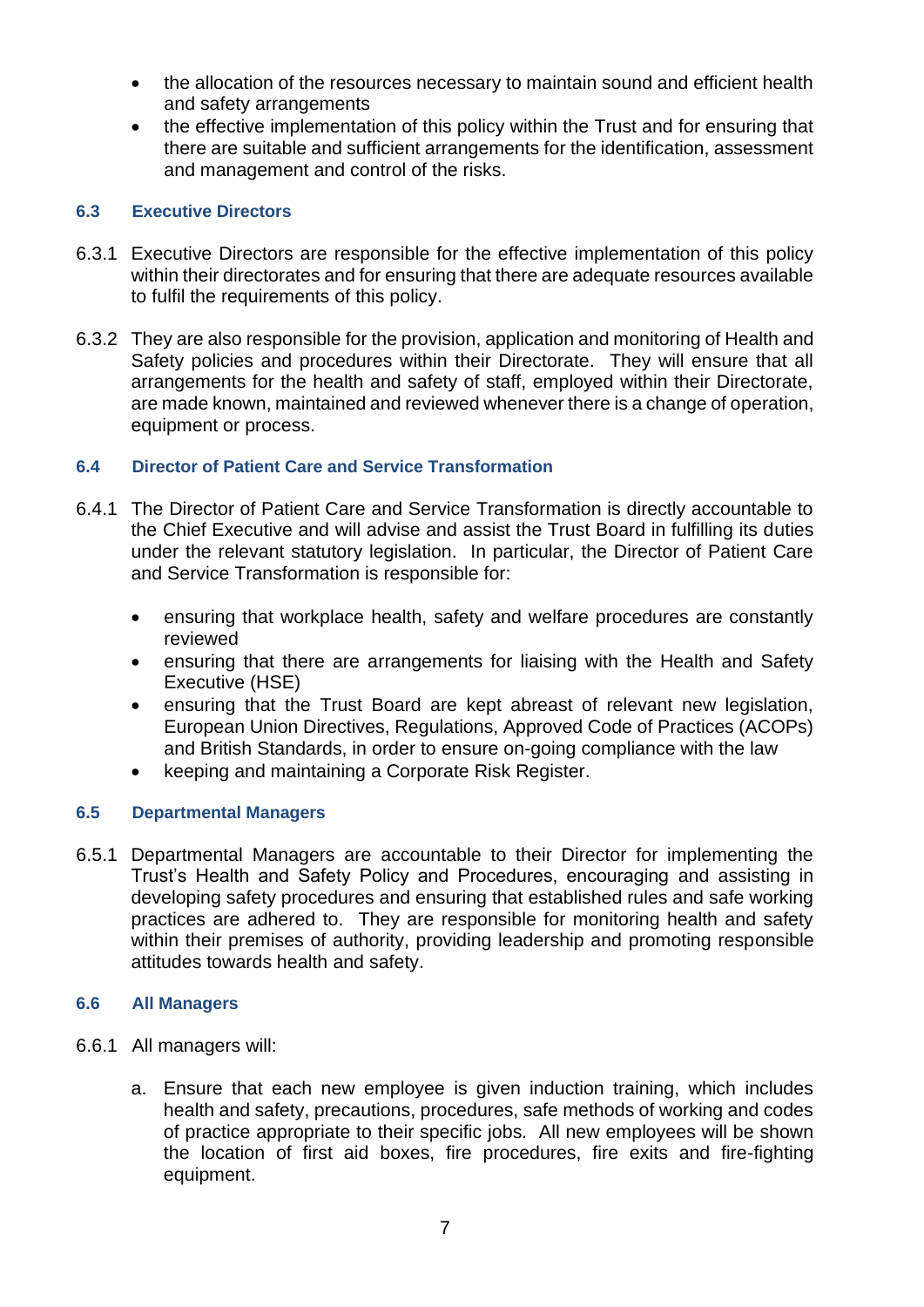- b. Ensure all of their staff are aware of the Trust's Health and Safety Policy and Procedures. A copy will be available in each department and managers are responsible for ensuring that this document is maintained, updated and kept freely available to all staff (an electronic version will also be available on the Trust Intranet site).
- c. Keep up to date with health and safety matters applicable to the Trust. Provide leadership and supervision to ensure health, safety and welfare policies and procedures, including safe systems of work, are fully adopted and applied by all staff.
- d. Investigate, document and report all accidents, incidents and risks, in accordance with Trust procedures and recommend means of preventing reoccurrence.
- e. Ensure all statutory records are regularly maintained and inspected.
- f. Ensure good housekeeping standards are applied.
- g. Ensure that Fire drills and alarm tests are undertaken and recorded in accordance with Trust Policy.
- h. Periodically review all new and existing equipment with reference to mechanical and operational safety, in particular, the location of equipment and the training records and competence of staff to use such equipment.
- i. Carry out health and safety workplace inspections every six months, in liaison with the health and safety representative.

#### **6.7 All staff**

- 6.7.1 All staff must:
	- a) Take reasonable care for the health and safety of themselves and any other persons who may be affected by their acts or omissions at work. This duty not only relates to avoiding obvious reckless behaviour, but also includes taking positive steps to understand the hazards in the workplace, to comply with safety rules and procedures and to ensure that nothing they do or fail to do places either them or others at risk.
	- b) Co-operate so far as is necessary, with his/her employer, to ensure that all relevant statutory regulations, policies, codes of practice and departmental procedures are adhered to.
	- c) Use any machinery, equipment, dangerous substance, transport, equipment, means of production or safety device provided for him by the Trust in accordance with any guidance, information, instruction and training provided to him/her.
	- d) Inform the Trust, through the Trust's Incident reporting system, Datix, of:
		- i. Any work situation which the employee would reasonably consider represented a serious and immediate danger to health and safety;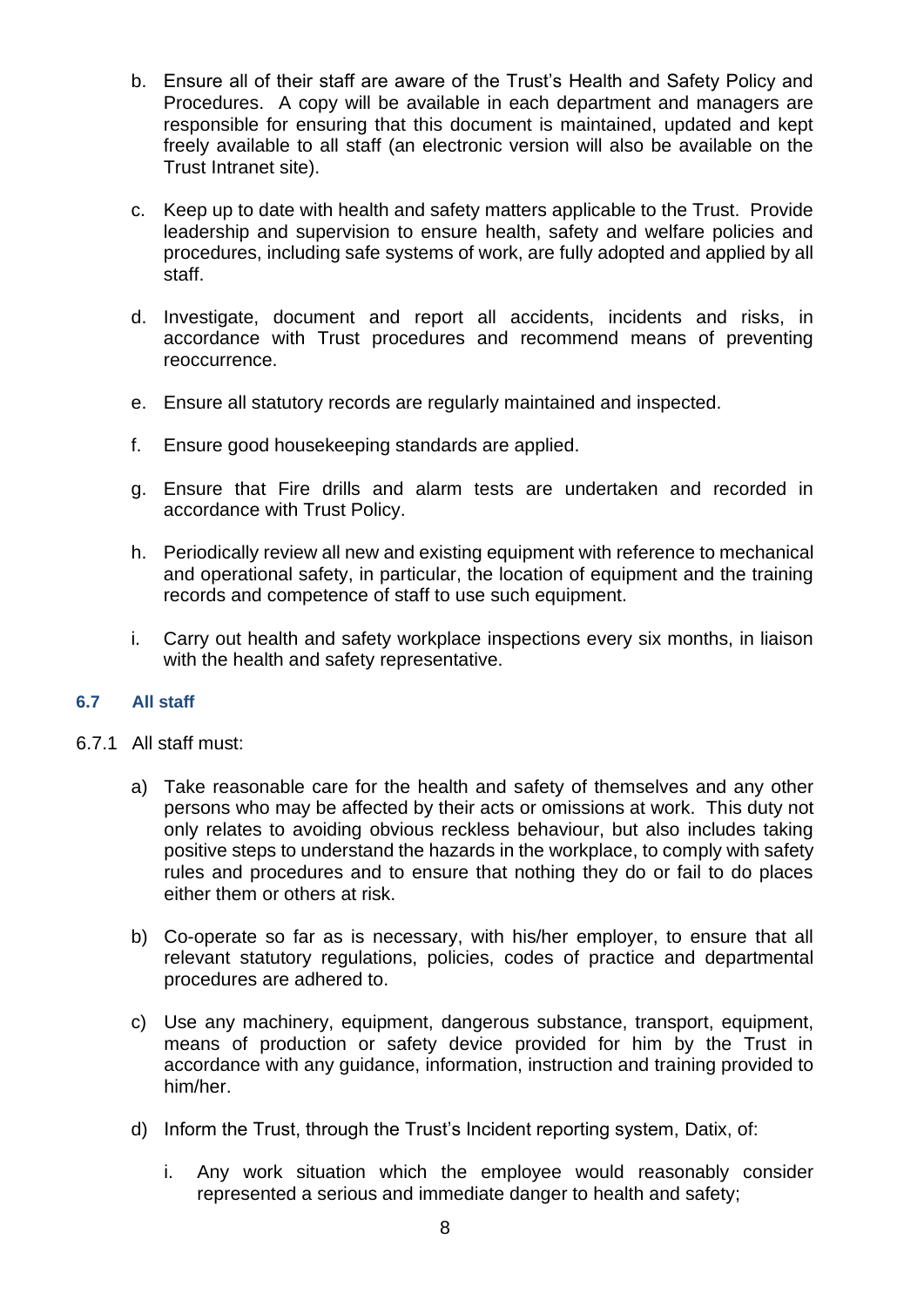ii. Any matter which the employee would reasonably consider represented a shortcoming in the employer's protection arrangements for health and safety.

Particular regard will be paid to:

- e) Wearing the appropriate protective clothing and safety equipment and the use of appropriate safety devices where applicable.
- f) Complying with all safe-working procedures, including vehicles and equipment safety checks.
- g) Reporting all incidents, faults, hazards, accidents, dangerous occurrences or damage, regardless of whether persons are injured in accordance with relevant Trust policies.
- h) Compliance with the Driving and Care of Trust Vehicles Policy and all other associated policies and procedures introduced in the interest of safety.

#### **6.8 Contractors and visitors**

- 6.8.1 Contractors engaged by South Central Ambulance Service NHS Foundation Trust shall comply with any statute, statutory instrument, policies, code of practice and bylaw applicable to the work, and will co-operate with officers of the Trust by ensuring compliance.
- 6.8.2 Officers of the Trust who engage Contractors will be responsible for giving information/details of any specific hazards in the place of work so that the contractor may implement safe systems and minimise risk. All work carried out by Contractors will be in accordance with the Trust's Health and Safety requirements.
- 6.8.3 All visitors to the Trust will be met at the reception or entrances to Trust premises and, where applicable, will be asked to sign in and out when entering and exiting these premises. Visitors will be escorted around Trust buildings by the person they are visiting/meeting.
- 6.8.4 If visitors are in a Trust premises and a fire evacuation/emergency evacuation takes place, the visitors will be escorted from the premises to the fire assembly point by the persons they are visiting/meeting at the Trust.

#### <span id="page-8-0"></span>**7. Health and safety arrangements**

- 7.1.1 The Chief Executive and Trust Board accept ultimate responsibility to provide and maintain standards required by health and safety legislation and will provide reasonable resources and services for this purpose.
- 7.1.2 It is the Trust's aim to provide a positive safety culture throughout the organisation, which it will achieve through adopting effective management controls as outlined in the Health and Safety Executive's "Successful Health and Safety Management" (HSG65).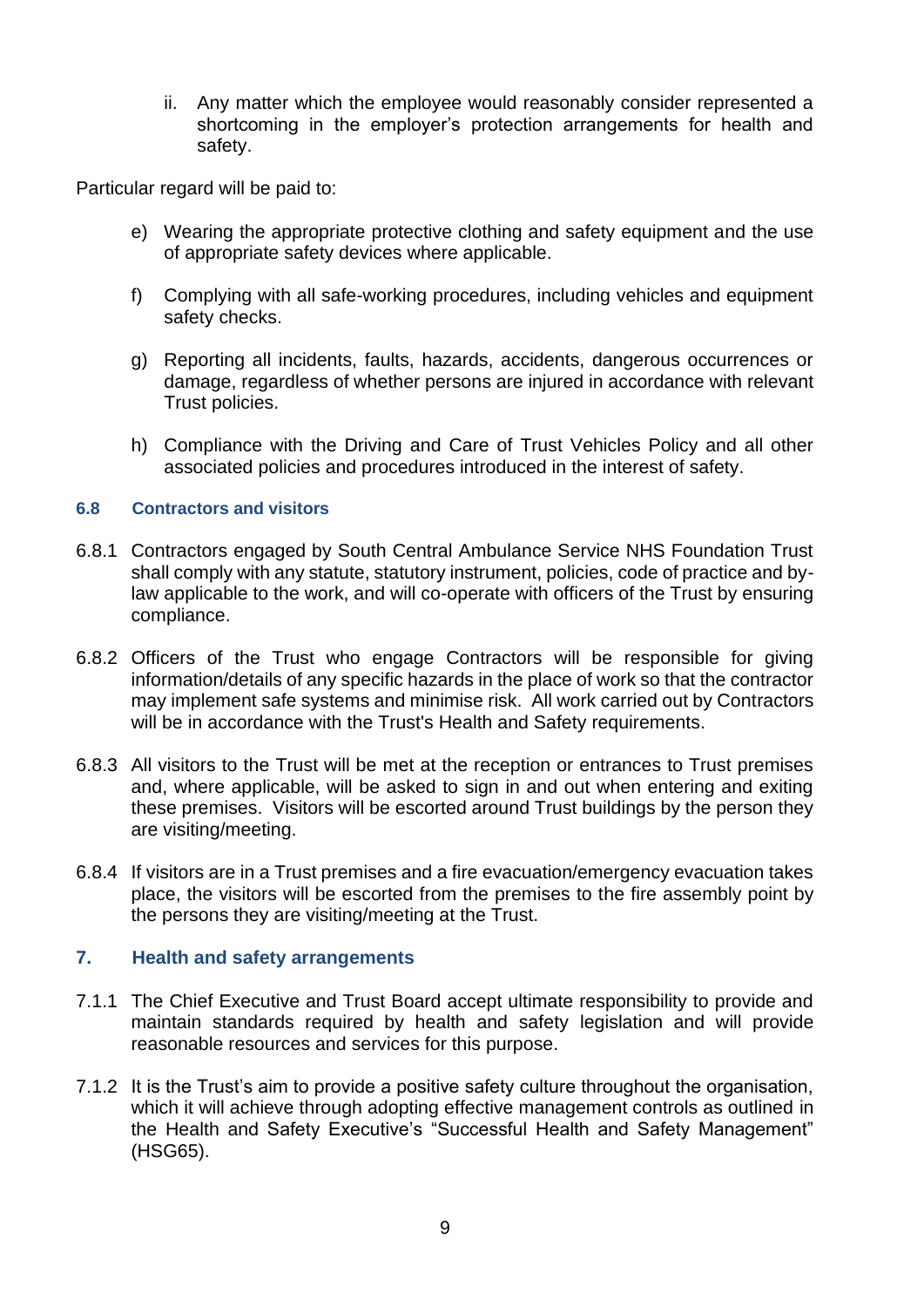#### **7.2 Specialist advice**

- 7.2.1 The Director of Patient Care and Service Transformation is responsible for the provision and dissemination of health and safety advice and information to the Chief Executive, Directors and staff and will liaise with the Health and Safety Executive as necessary.
- 7.2.2 Through the Health, Safety and Risk Group and Quality and Safety Committee, the Director of Patient Care and Service Transformation will provide information to the Trust Board with regards to safety performance, new legislation and current health, safety and welfare issues affecting the Trust.

#### **7.3 Departmental safety**

- 7.3.1 Each senior/departmental manager is responsible to their appropriate Executive Director for the health and safety of everyone in, or affected by, their respective department. Such persons include employees, patients, visitors, contractors etc.
- 7.3.2 All Managers / Supervisors will, through good management practice, ensure that the Trust's Health and Safety Policy and Procedures and safe working practices are fully implemented. Management action will include carrying out workplace inspections every six months.
- 7.3.3 The Director of Patient Care and Service Transformation will undertake random safety audits and safety sampling to monitor the effectiveness of the Trust's Health and Safety Policy and Procedures.

#### **7.4 Risk assessment**

- 7.4.1 The Management of Health and Safety at Work Regulations 1999 imposes a specific duty upon the Trust as an employer to carry out suitable and sufficient assessments of all risks to the health and safety of its employees and others, arising at or from a work activity and to record all significant findings.
- 7.4.2 A "suitable and sufficient" assessment is one that:
	- correctly identifies all reasonably foreseeable significant hazards and risk;
	- identifies all of the existing control measures and from this evaluates the level of risk;
	- enables the assessor to decide what action needs to be taken, and what the priorities should be;
	- is appropriate for the type of activity
	- will remain valid for a reasonable time
	- reflects what employers may reasonably practicably be expected to know about the risks associated with their undertaking.
- 7.4.3 All Managers are responsible for ensuring that all significant risks within their specific area of management accountability are identified and recorded on a relevant Trust's risk assessment form.
- 7.4.4 Advice on the completion of these forms may be obtained from the Risk Management Department. The Risk Management Department will hold, collect and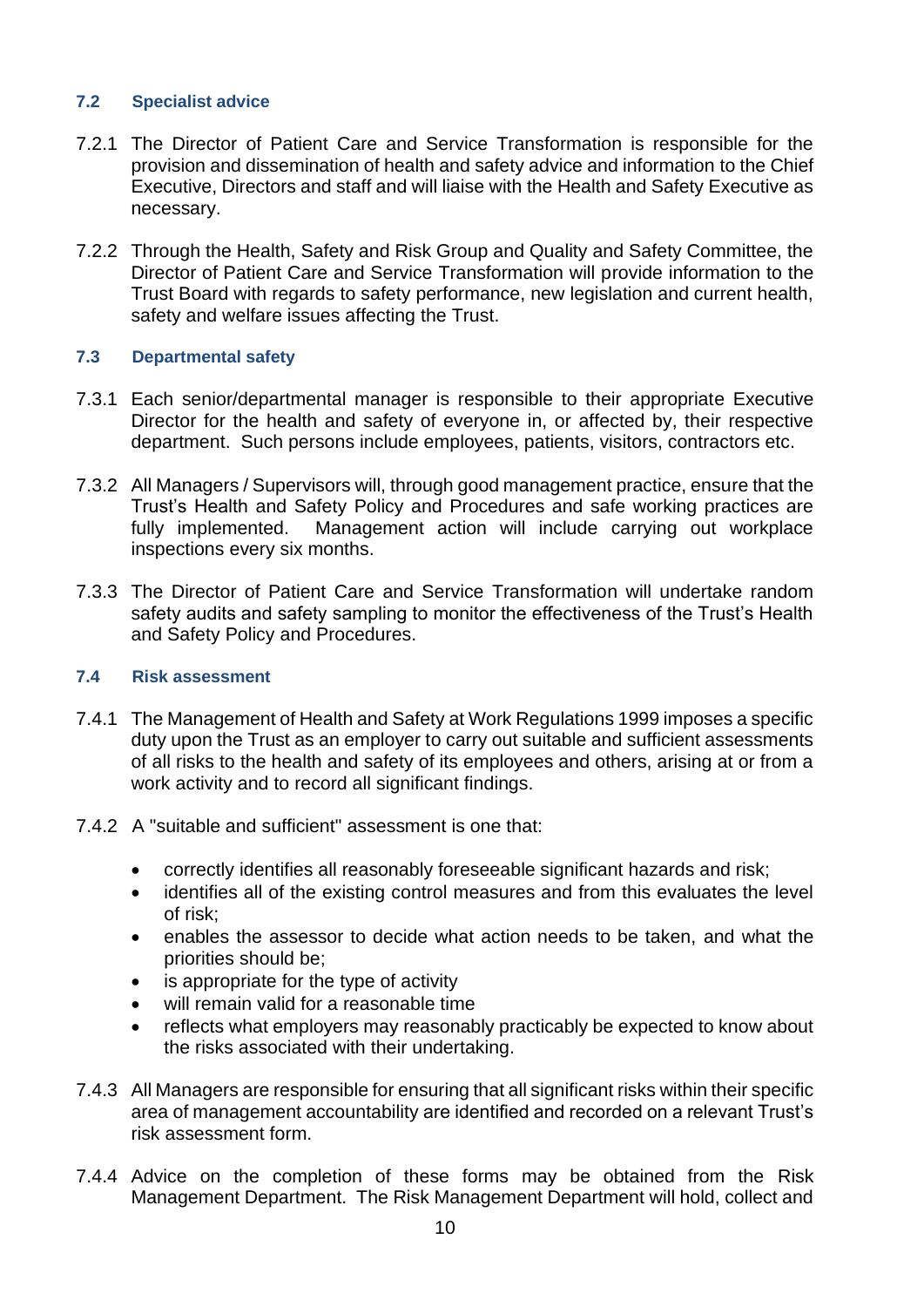collate copies of all risk assessments within the Trust.

7.4.5 The Head of Risk and Security will maintain the Health, Safety and Risk Risk Register on behalf of the Health, Safety and Risk Group.

# **7.5 Incident reporting**

- 7.5.1 The details of every incident, injury, accident or dangerous occurrence must be reported to the Risk Management Department using the Trust's Incident reporting system, Datix. This should be done in accordance with this Health and Safety Policy and Procedures and the Trust's Adverse Incident Reporting and Investigation Policy and the Trust's Risk Management Strategy.
- 7.5.2 It is the responsibility of the immediate line manager to investigate, document, make safe and recommend remedial action to prevent reoccurrence.
- 7.5.3 The Risk Management Department will receive and monitor all reports relating to accidents, incidents and dangerous occurrences reported via the Trust's Incident reporting system, Datix and will ensure that appropriate investigative and remedial action has been taken.
- 7.5.4 In accordance with the Reporting of Injuries, Diseases and Dangerous Occurrences Regulations 2013 (RIDDOR), the Risk Management Department will notify the Health and Safety Executive (HSE) of all relevant specific injuries, diseases and dangerous occurrences which occur at the Trust.
- 7.5.5 Incident records and data will be maintained and held by the Risk Management Department. A report containing either a bi-monthly summary and a quarterly summary of the incidents reported via Datix will be provided to the Health, Safety and Risk Group and the Quality and Safety Committee.

#### **7.6 Control of Infection (See Infection Prevention, Control & Decontamination Policy and Procedures)**

- a. Ambulance personnel, through the nature of their work will be called upon to transport patients with a variety of injuries and diseases, some of which may be infectious, and which may require isolation. Employees of the Trust have a responsibility to adopt universal hygiene precautions at all times and comply with the Infection Prevention, Control & Decontamination Policy and Procedures recommendations relating to personal protection as and when required.
- b. Ambulance Personnel, through the nature of their work, may experience 'needle stick injury'. All employees of the Trust have a responsibility to adopt safe handling and disposal of clinical sharps in accordance with the Trust's Infection Prevention, Control & Decontamination Policy and Procedures. All needle stick injuries must be reported and acted upon by employees in accordance with the Trust's Infection Prevention, Control & Decontamination Policy and Procedures.
- c. Arrangements are in place for the safe disposal of clinical waste. It is the duty of all employees to ensure that clinical waste is segregated from normal household rubbish and is bagged, labelled and disposed of in accordance with the procedures detailed in the Waste Management Policy.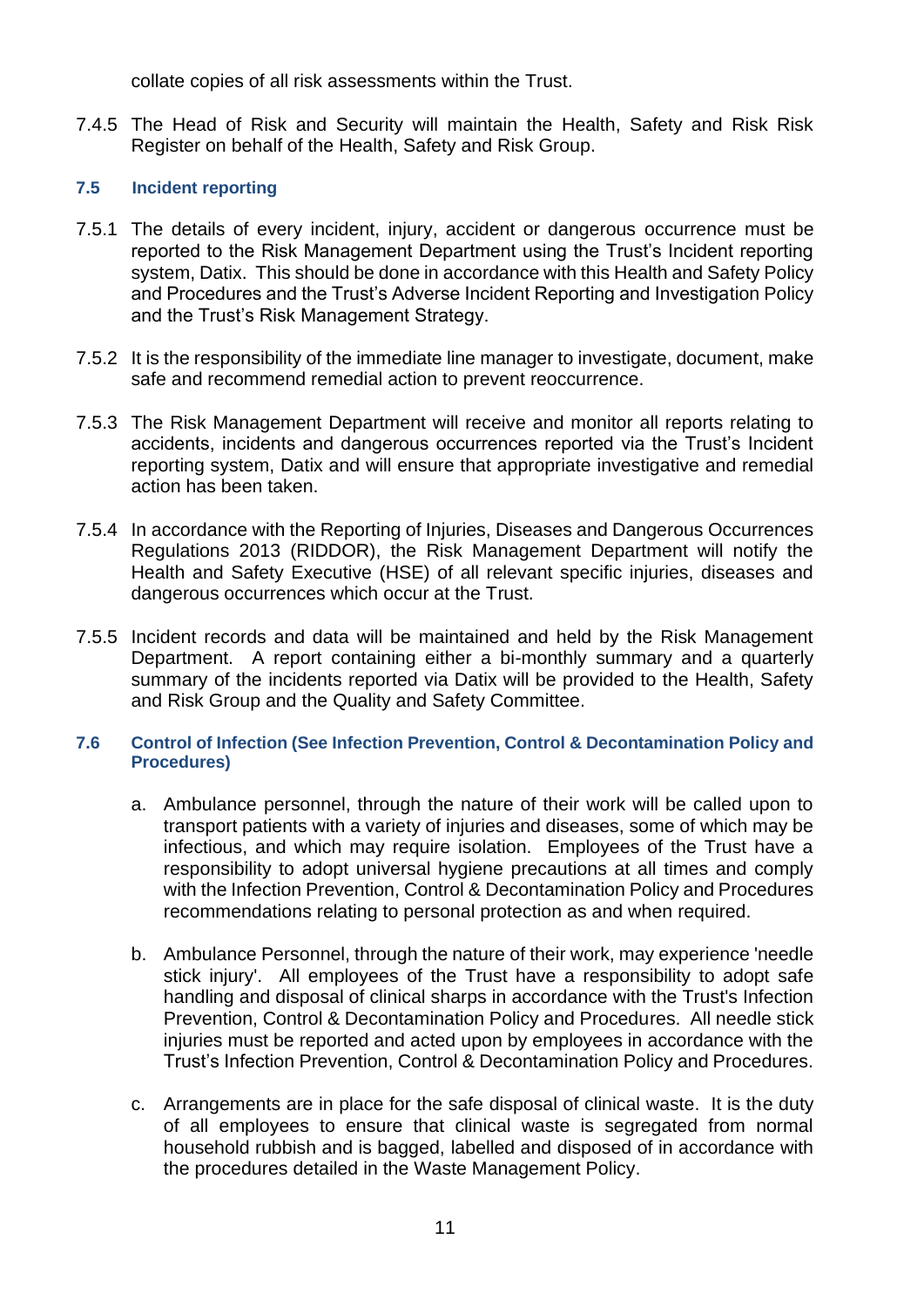#### **7.7 Driving and Care of Trust Vehicles Policy**

7.7.1 The Trust recognises the risk of injury to staff, patients and others through vehicle accidents involving Trust vehicles and employees. The Driving and Care of Trust Vehicles Policy, whilst outside the remit of normal health and safety legislation, defines the Trust procedure for the reduction of accidents associated with vehicles.

#### **7.8 Staff health surveillance**

- 7.8.1 The Trust provides through contractual arrangements, a free Occupational Health Service which is available to all employees. These services include, preemployment screening, medical examination, sickness monitoring, vaccination/prophylactic treatment, and confidential counselling services.
	- a. The Trust has a "Smoke Free Policy" in the interest of staff health. The Policy states that no smoking on Trust premises is permitted except where there are designated smoking shelters and offers a range of assistance to those staff that would like to give up smoking. The Alcohol, Drugs and Work Policy requires all staff in safety critical posts to have a zero blood alcohol level whilst on duty.
	- b. The Trust recognises the risk of employees in safety critical posts reporting for duty whilst under the influence of alcohol or drugs which could adversely affect their judgment and the safety of themselves and others.
- **7.9 Reporting of adverse incidents and defective medical devices**
- 7.9.1 Adverse incidents in relation to medical devices may arise due to shortcomings in the device itself, user practice, device service/maintenance, modifications/adjustments, management procedures, and instructions for use or environmental conditions.
- 7.9.2 All employees have a responsibility to report through the Trust Incident Reporting system, Datix, the failure of any medical device which may involve the following:-
	- Death
	- Deterioration in health
	- Injury
	- Unreliable test results
	- Or where there is potential for one of the above to occur.
- 7.9.3 In the event of failure of a medical device the equipment must be immediately withdrawn from service and retained for inspection.
- **7.10 Reporting of defective vehicles, plant, installed services, buildings and other nonmedical equipment**
- 7.10.1 All employees have a responsibility to report defects on non-medical equipment, ambulances, engineering plant, installed services, buildings and building fabrics, etc.
- 7.10.2 All defects will, in the first instance, be reported immediately to the appropriate department head in accordance with defect reporting procedures. Where the defect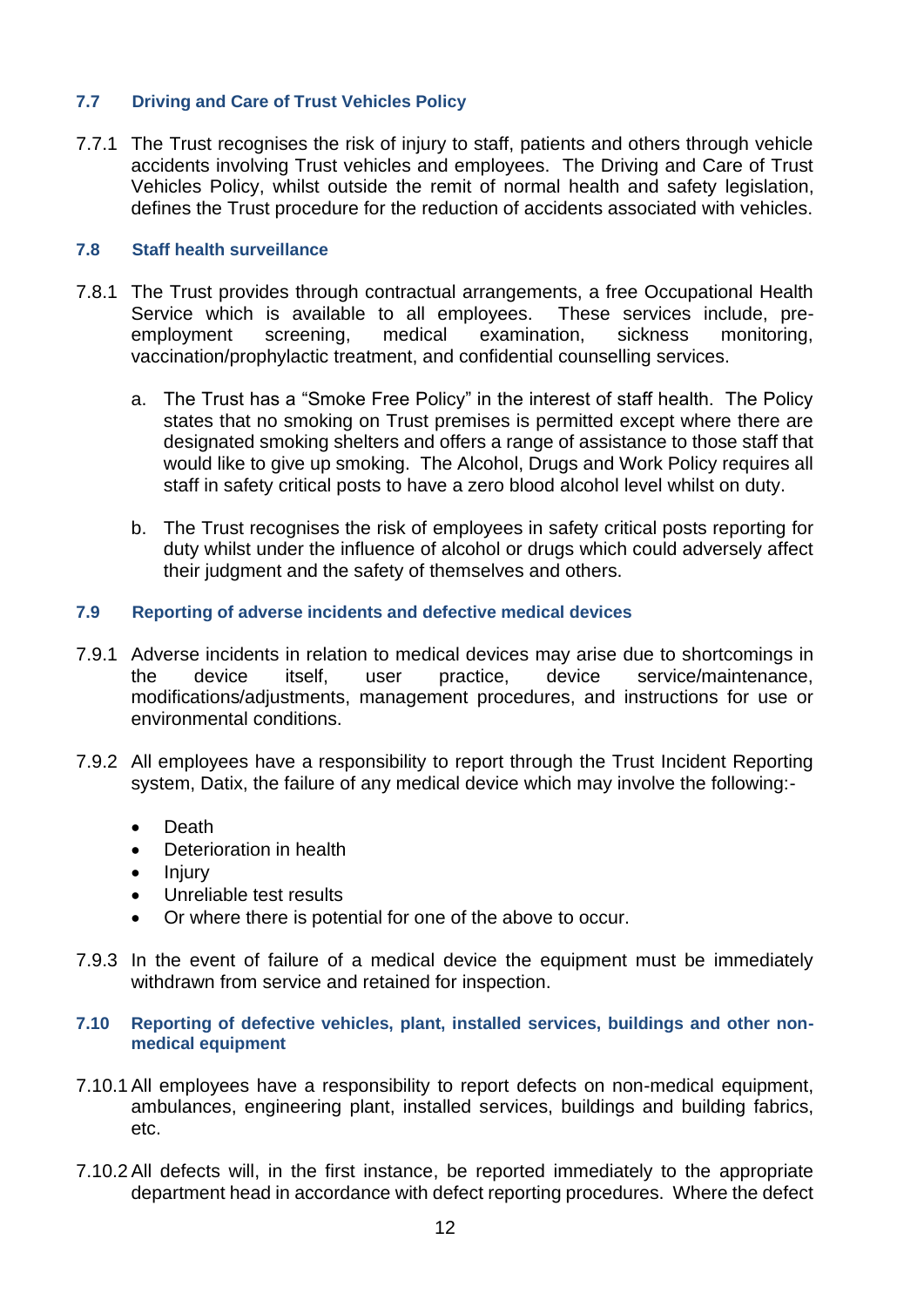has serious safety implications the matter should also be reported immediately to the Risk Management Department in accordance with the Trust's Incident reporting system, Datix.

#### **7.11 Staff consultation**

- 7.11.1 The Trust recognises that an effective safety culture requires a partnership between management and staff, working together to identify risks and to improve safety standards and working practices.
	- a. In accordance with the Safety Representative and Safety Committee Regulations 1977, Trade Unions may appoint Safety Representatives from among employees of the Trust, who are members of a particular Trade Union. The appointment and functions of Safety Representatives, the facilities afforded them, time off and payment, and the procedures available for Safety Representatives to carry out their functions, is covered in the appropriate Policies, Procedures and Legislation.
	- b. The Trust will maintain an up to date detailed schedule of current accredited Safety Representatives.
	- c. In accordance with the Health and Safety (Consultation with Employees) Regulations (HSCER) 1996, the Trust will provide consultation arrangements for those staff that are not members of a Trade Union or are not covered by a Safety Representative.
	- d. Consultation on health and safety matters will be through the Health, Safety and Risk Group which comprises of nominated staff and management representatives. The Group will be chaired by the Chief Operating Officer and meet at least six times per year. It will report to the Trust Board via the Quality and Safety Committee.

#### **7.12 Planning and control**

- 7.12.1 The Trust will continually seek to improve its health and safety and risk management performance and to develop a positive safety culture. It will do this by implementing effective management arrangements.
- 7.12.2 Supplementary Health and safety policies and procedures are attached as appendices to this policy.

#### **7.13 Health and safety discipline**

7.13.1 All staff must be made aware that deliberate or negligent acts towards health and safety are regarded as serious misconduct and may result in immediate suspension pending summary dismissal.

#### <span id="page-12-0"></span>**8. Health and safety policies and procedures (HSSP)**

8.1 In addition to those mentioned previously, the Trust has a number of other Health and Safety policies and procedures which support this policy and are part of the arrangements for health and safety, these are: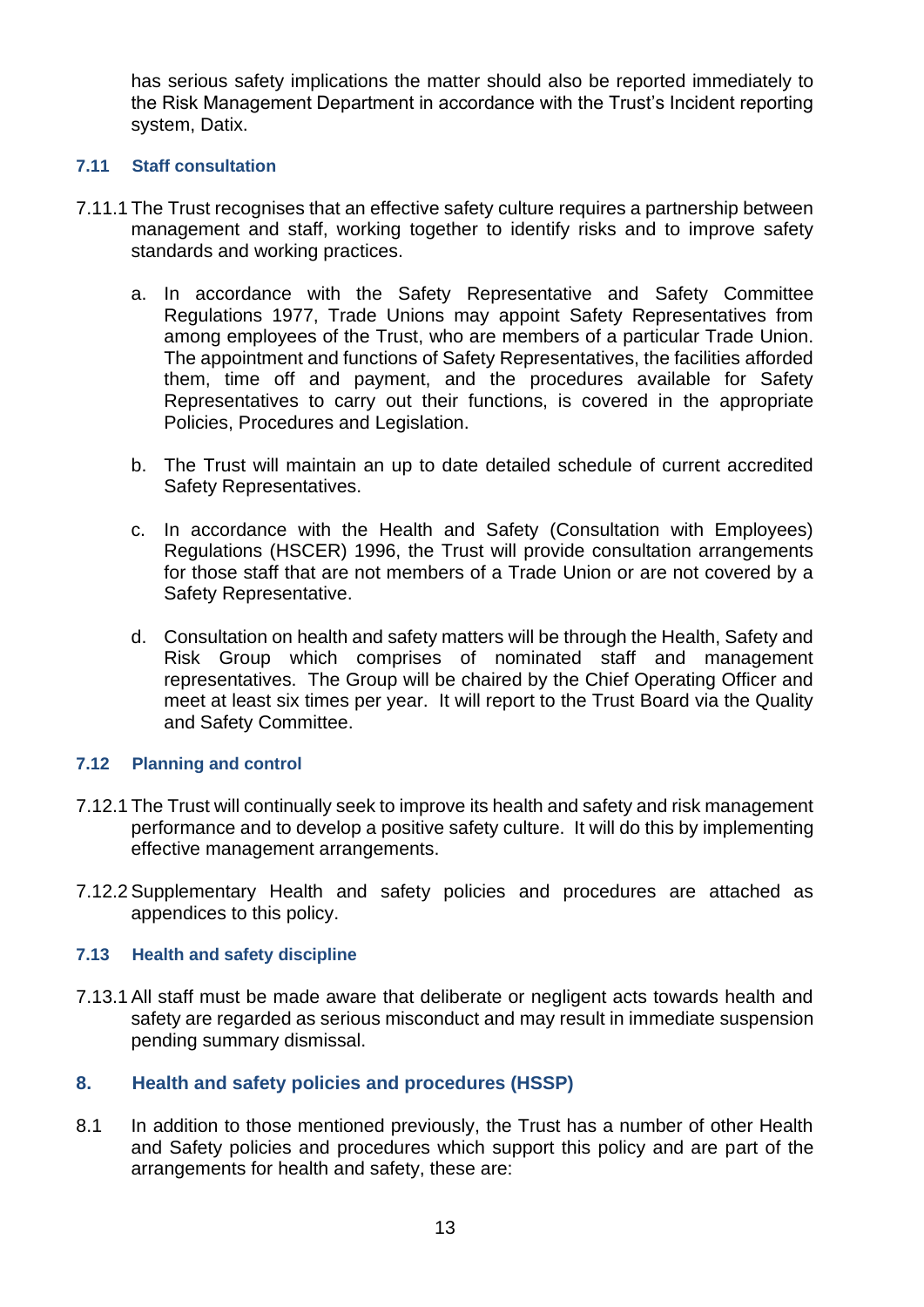- HSPP A Minimal Lifting Policy
- HSPP B Violence and Aggression Policy
- HSPP C Security Policy
- HSPP D Lone Working Policy
- HSPP E Slips, Trips and Falls Policy
- HSPP F New and Expectant Mothers Policy
- HSPP G Employment of Young Persons at Work Policy
- HSPP H Personal Protective Equipment
- HSPP I Alcohol, Drugs and Work Policy
- HSPP J First Aid at Work Policy
- HSPP K Home Working Policy
- HSPP L Smoke Free Policy
- HSPP M Display Screen Equipment Policy
- HSPP N Closed Circuit Television Policy
- HSPP O Control of Substances Hazardous to Health COSHH Policy
- **HSPP P Bariatric Policy**
- HSPP Q Reporting of Injuries, Diseases and Dangerous Occurrences Regulations Policy
- HSP R Lockdown Plan and Procedure.

# <span id="page-13-0"></span>**9. Training**

- 9.1 The Trust will ensure that all employees are provided with the information, instruction, training and supervision necessary to ensure, so far as is reasonably practicable, their health and safety at work.
- 9.2 All employees will receive health and safety training on their appointment to the Trust.
- 9.3 During induction training, employees will receive information on:
	- Health & Safety Policies and Procedures
	- Trust Fire Procedures and Policy
	- Fire Procedure Drills
	- Fire Prevention
	- Other emergency procedures
	- First aid/hygiene facilities
	- Eye test provision for "users" of display screen equipment
	- Display screen equipment assessments
	- Accident reporting procedures
	- Major hazard risks
	- Name and location of Health and Safety Representative
	- Manual Handling
	- Conflict Resolution
	- Slips, Trips and Falls
	- The arrangements in place within the Trust for the provision of risk assessment training and the carrying out of risk assessments.
- 9.4 All employees will receive training on being exposed to new or increased risks due to: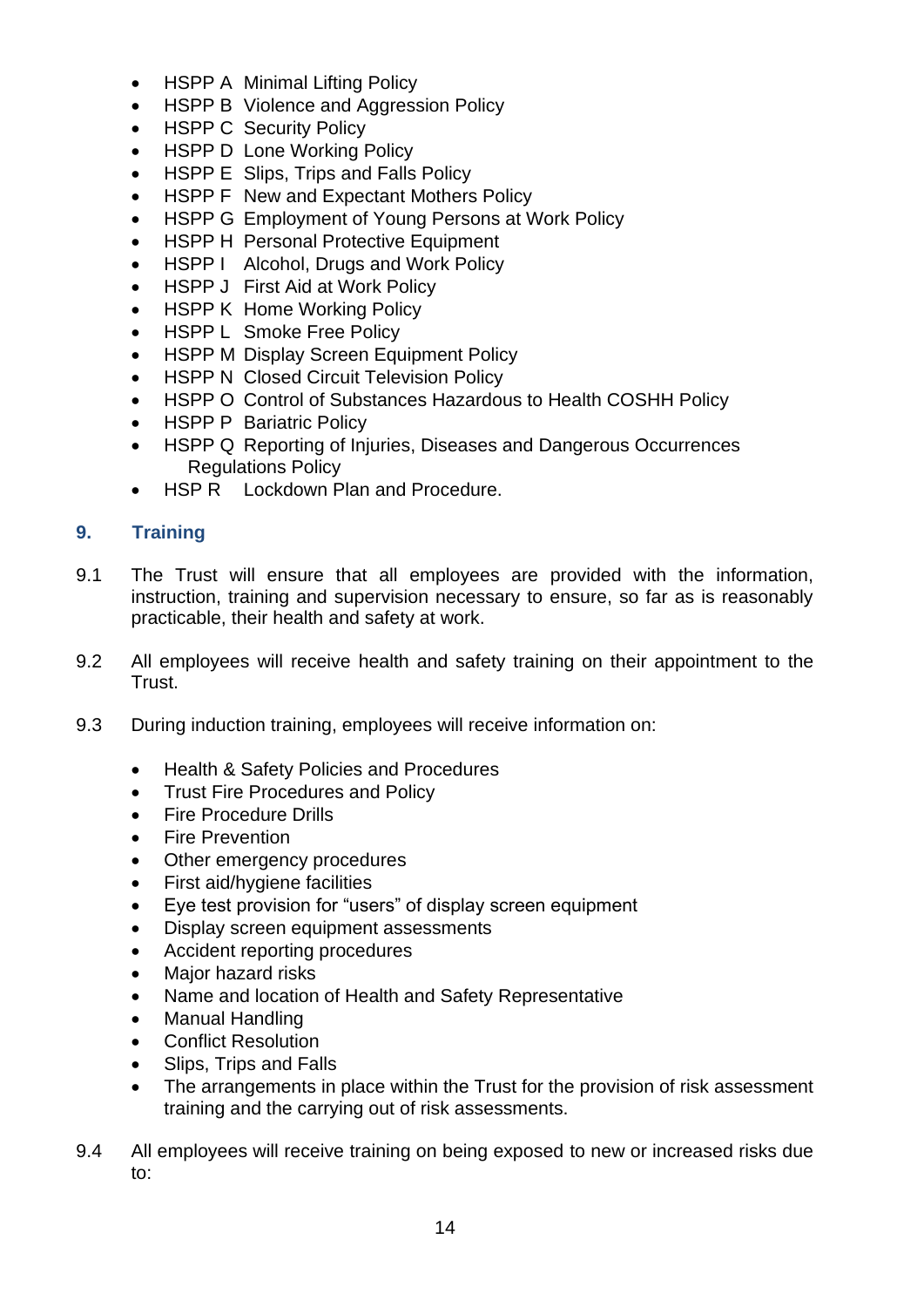- Their being transferred or given a change of responsibility.
- The introduction of new work equipment/vehicles or changes to existing equipment/vehicles.
- The introduction of new technology.
- The introduction of a new system of work or changes in existing systems of work.
- 9.5 Managers and Supervisors will be provided with health and safety training, including risk assessment training, relevant to their positions.
- 9.6 The Trust will provide staff with information regarding health and safety, which will include:
	- Hazards in the workplace and methods of avoiding them.
	- Statutory information.
	- Equipment Manufacturers' information.
	- **Emergency Procedures.**
	- Incident performance.

#### <span id="page-14-0"></span>**10. Equality and diversity**

10.1 An initial screen equality and diversity impact assessment has been carried out on this policy and, as per appendix 3, is available on request.

## <span id="page-14-1"></span>**11. Monitoring**

- 11.1 The effectiveness of this policy will be monitored regularly by the Risk Team who will provide an annual report to the Health, Safety and Risk Group which will include information on:
	- a) the number of health and safety inspections they carried out in a financial year to identify, among other things, whether or not there is a current and valid health and safety statement, and the actions taken to address any identified issues.
	- b) the findings of an audit on 10% of the health and safety inspections completed in a financial year to check that the health and safety statement is in place.

#### <span id="page-14-2"></span>**12. Consultation and review**

12.1 A consultation exercise on the policy will be carried out with the stakeholders every year, or less if there are any relevant changes to legislation or best practice.

#### <span id="page-14-3"></span>**13. Implementation (including raising awareness)**

13.1 The policy will be implemented and communicated to managers and staff within the Trust via the weekly newsletter, Staff Matters. Emails will also be sent to senior managers and area managers asking them to bring the existence of the policy to their staff.

#### <span id="page-14-4"></span>**14. References**

• Health and Safety at Work Etc Act 1974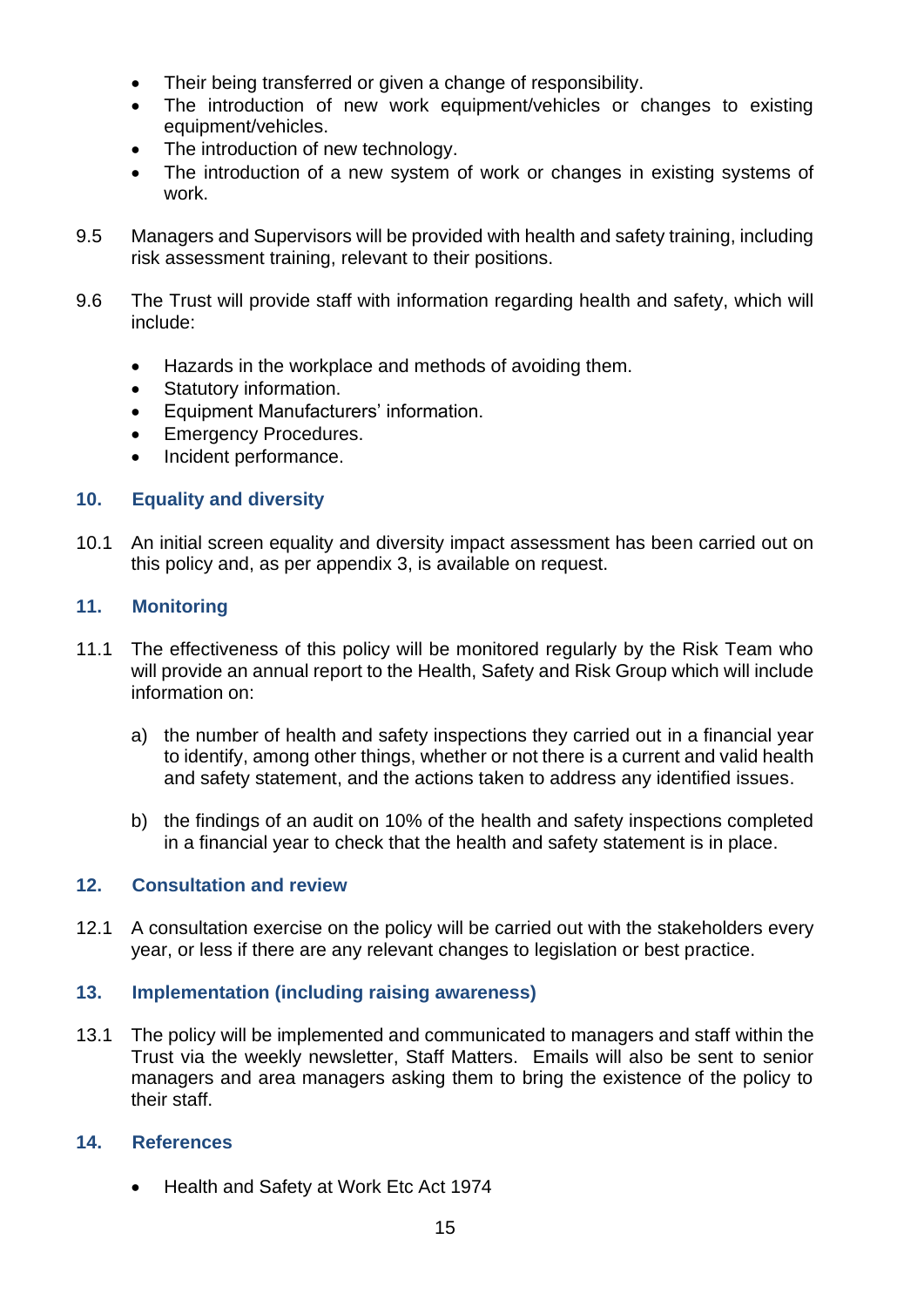- Management of Health and Safety at Work Regulations 1992 (Amended 1999)
- Reporting of Injuries, Diseases and Dangerous Occurrences Regulations (RIDDOR) 2013.

#### <span id="page-15-0"></span>**15. Associated documentation**

- 15.1 In addition to the aforementioned Health and safety policies and procedures which support this policy, there are also the following documents associated with this policy:
	- Risk Management Strategy
	- Adverse Incident Reporting and Investigation Policy
	- Driving and Care of Trust Vehicles Policy
	- Infection Prevention, Control & Decontamination Policy & Procedures
	- Waste Management Policy
	- Workshops Specific Health and Safety Policy
	- Complaints Management Policy
	- Claims Management Policy
	- Risk Register and Associated Risk Assessments and Action Plans
	- Whistle Blowing Policy
	- Driving Standards Policy
	- **Security Policy**
	- Seven Steps to Patient Safety (NPSA Publication)
	- NHSLA Risk Management Standards 2012/13.

#### <span id="page-15-1"></span>**16. Appendix 1: Review**

16.1 This policy is regularly reviewed and updated with information in line with relevant national guidance and legislation. A full 'Review Table of Contents' is available on request.

#### <span id="page-15-2"></span>**17. Appendix 2: Responsibility**

- 17.1 The responsibility for this policy is shared between various Policy Groups, Lead Director/Officers, Working Groups and Committee members.
- 17.2 A full list of all responsible parties can be made available upon request.

#### <span id="page-15-3"></span>**18. Appendix 3: Equality impact assessment - Screening**

- 18.1 An initial screening equality impact assessment has been carried out and has identified that the policy does not have an adverse or detrimental impact on any of the proscribed equality groups as the policy is designed to protect all staff who carry out work for or on behalf of the Trust.
- 18.2 The screening element of the initial 'Equality Impact Assessment' is available on request.

#### <span id="page-15-4"></span>**19. Appendix 4: Equality impact assessment – Full assessment**

19.1 Due to the outcome of the initial screening equality impact assessment, it has not been necessary to carry out a full equality impact assessment.